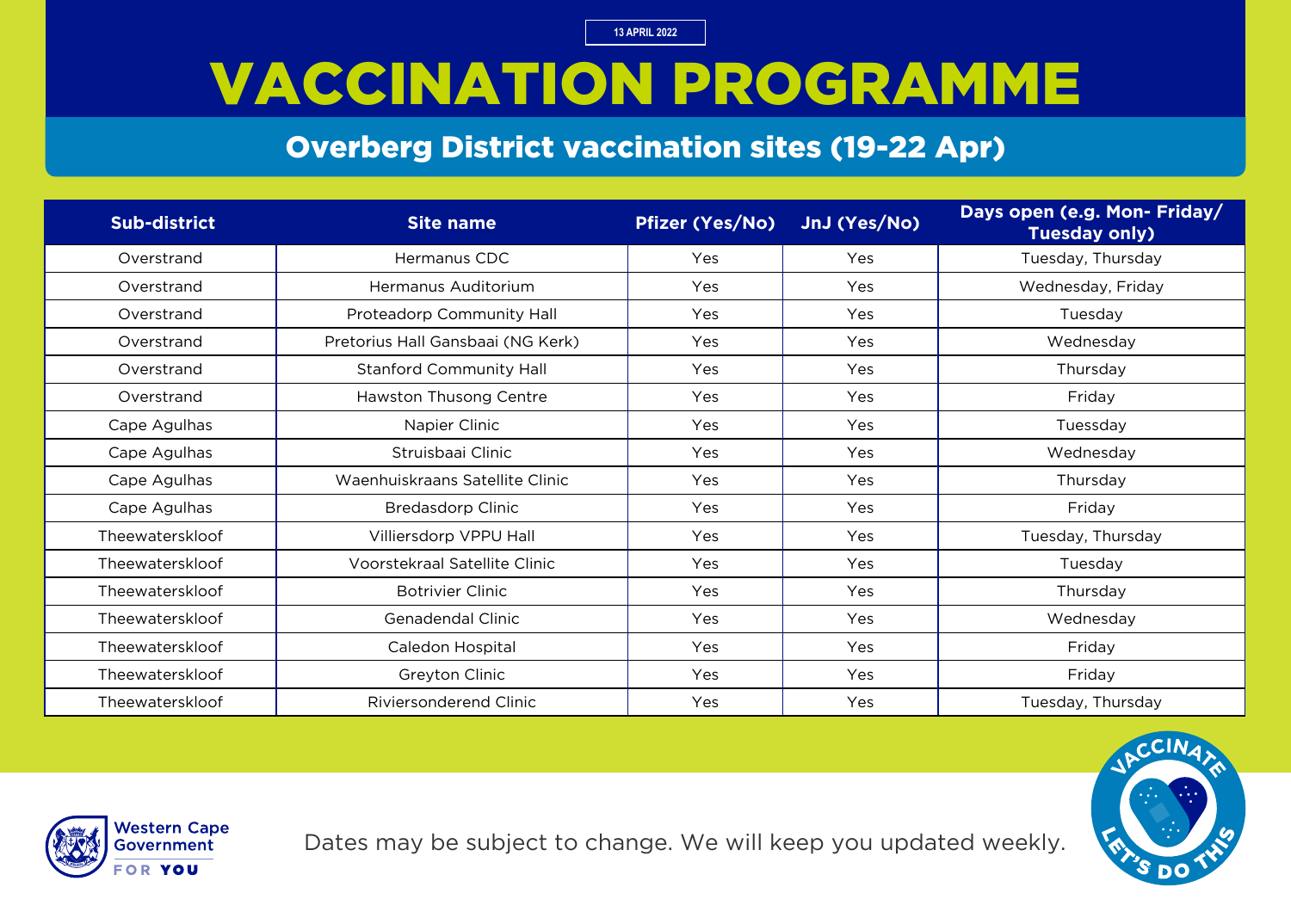# VACCINATION PROGRAMME

#### Cape Winelands District vaccination sites (19-22 Apr)

**13 APRIL 2022**

| <b>Sub-district</b>  | <b>Site name</b>                                 | <b>Pfizer (Yes/No)</b> | JnJ (Yes/No) | Days open (e.g. Mon- Friday/ |
|----------------------|--------------------------------------------------|------------------------|--------------|------------------------------|
|                      |                                                  |                        |              | <b>Tuesday only)</b>         |
| <b>Breede Valley</b> | De Doorns Clinic                                 | Yes                    | Yes          | Tuesday - Friday             |
| <b>Breede Valley</b> | Empilisweni (Worcester) Clinic                   | Yes                    | Yes          | Tuesday - Friday             |
| <b>Breede Valley</b> | Rawsonville Clinic                               | Yes                    | Yes          | Tuesday - Friday             |
| <b>Breede Valley</b> | <b>Worcester Town Hall</b>                       | Yes                    | Yes          | Tuesday & Thursday           |
| <b>Breede Valley</b> | <b>Touws River Clinic</b>                        | Yes                    | Yes          | Tuesday - Friday             |
| <b>Breede Valley</b> | Orchard Clinic                                   | Yes                    | Yes          | Tuesday - Friday             |
| <b>Breede Valley</b> | Sandhills Clinic                                 | Yes                    | Yes          | Tuesday - Friday             |
| <b>Breede Valley</b> | Worcester CDC                                    | Yes                    | Yes          | Tuesday - Friday             |
| Drakenstein          | Dalvale Clinic                                   | Yes                    | Yes          | Tuesday                      |
| Drakenstein          | Gouda Clinic                                     | Yes                    | Yes          | Tuesday - Friday             |
| Drakenstein          | Huis McCrone Clinic                              | Yes                    | Yes          | Friday                       |
| Drakenstein          | Klein Drakenstein Clinic                         | Yes                    | Yes          | Friday                       |
| Drakenstein          | Mbekweni CDC                                     | Yes                    | Yes          | Friday                       |
| Drakenstein          | Nieuwedrift Clinic                               | Yes                    | Yes          | Tuesday - Friday             |
| Drakenstein          | <b>Patriot Plein Clinic</b>                      | Yes                    | Yes          | Thursday                     |
| Drakenstein          | Saron Clinic                                     | Yes                    | Yes          | Friday                       |
| Drakenstein          | Soetendal Clinic                                 | Yes                    | Yes          | Friday                       |
| Drakenstein          | Phola Park Clinic                                | Yes                    | Yes          | Friday                       |
| Drakenstein          | Simondium Clinic                                 | Yes                    | Yes          | Tuesday - Friday             |
| Drakenstein          | Wellington CDC                                   | Yes                    | Yes          | Friday                       |
| Drakenstein          | <b>TC Newman CDC</b>                             | Yes                    | Yes          | Tuesday - Friday             |
| Drakenstein          | <b>Windmeul Clinic</b>                           | Yes                    | Yes          | Tuesday - Friday             |
| Drakenstein          | Shoprite Paarl                                   | Yes                    | Yes          | Tuesday - Friday             |
| Langeberg            | Bergsig Clinic                                   | Yes                    | Yes          | Friday                       |
| Langeberg            | <b>Happy Valley Clinic</b>                       | Yes                    | Yes          | Thursday                     |
| Langeberg            | McGregor Clinic                                  | Yes                    | Yes          | Wednesday                    |
| Langeberg            | Montagu Clinic                                   | Yes                    | Yes          | Tuesday - Friday             |
| Langeberg            | Zolani Clinic                                    | Yes                    | Yes          | Tuesday                      |
| Langeberg            | Chris Van Zyl Hall                               | Yes                    | Yes          | Thursday                     |
| Langeberg            | Callie De Wet Hall                               | Yes                    | Yes          | Tuesday - Friday             |
| Stellenbosch         | Cloetesville CDC                                 | Yes                    | Yes          | Tuesday - Friday             |
| Stellenbosch         | Kayamandi Clinic                                 | Yes                    | Yes          | Tuesday - Friday             |
| Stellenbosch         | Idas Valley Clinic                               | Yes                    | Yes          | Tuesday - Friday             |
| Stellenbosch         | Kylemore Clinic                                  | Yes                    | Yes          | Thursday                     |
| Stellenbosch         | Don and Pat Bilton Clinic                        | Yes                    | Yes          | Wednesday                    |
| Stellenbosch         | <b>Klapmuts Clinic</b>                           | Yes                    | Yes          | Tuesday - Friday             |
| Stellenbosch         | <b>Groendal Clinic</b>                           | Yes                    | Yes          | Tuesday - Friday             |
| Stellenbosch         | University of Stellenbosch Lentelus Sportsground | Yes                    | Yes          | Tuesday - Friday             |
| Stellenbosch         | Distell Bergkelder Vaccination Centre            | Yes                    | Yes          | Tuesday - Friday             |
| Witzenberg           | <b>Bella Vista Clinic</b>                        | Yes                    | Yes          | Thursday                     |
| Witzenberg           | Ceres Hospital                                   | Yes                    | Yes          | Tuesday - Friday             |
| Witzenberg           | Nduli Clinic                                     | Yes                    | Yes          | Tuesday                      |
| Witzenberg           | Op die Berg Clinic                               | Yes                    | Yes          | Tuesday                      |
| Witzenberg           | Tulbagh Clinic                                   | Yes                    | Yes          | Wednesday                    |

Dates may be subject to change. We will keep you updated weekly.



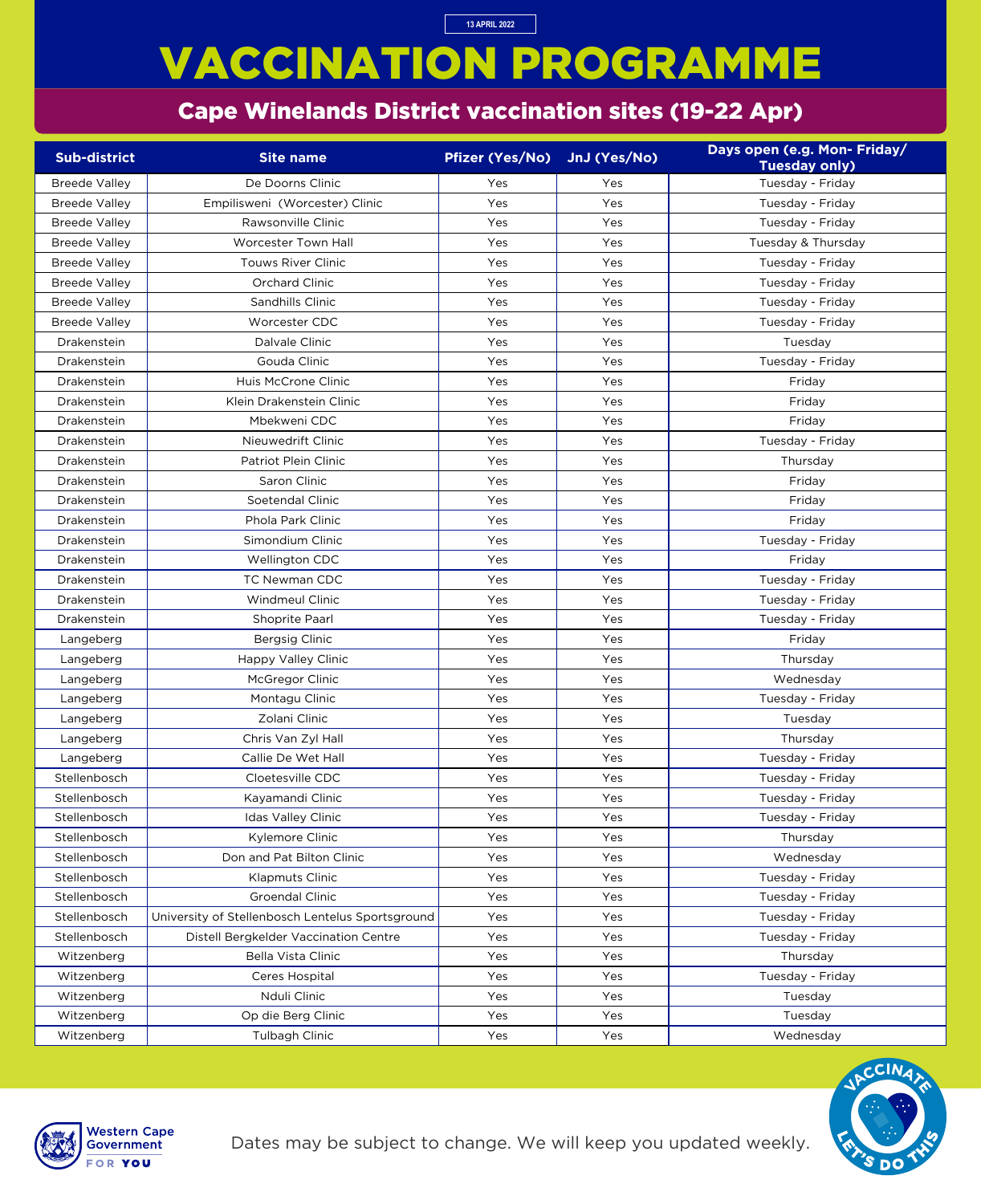## VACCINATION PROGRAMME

Central Karoo District vaccination sites (19-22 Apr)

| Sub-district         | Site name                                   | <b>Pfizer (Yes/</b><br>No) | JnJ (Yes/No) | Days open (e.g. Mon- Friday/ Tuesday<br>only) |
|----------------------|---------------------------------------------|----------------------------|--------------|-----------------------------------------------|
| <b>Beaufort West</b> | Beaufort West Community Day Centre Outreach | Yes                        | Yes          | Friday                                        |
| <b>Beaufort West</b> | Murraysburg Clinic                          | Yes                        | Yes          | Tuesday                                       |
| <b>Beaufort West</b> | Hillside Clinic                             | Yes                        | Yes          | Friday                                        |
| <b>Beaufort West</b> | Kwa Mandlenkosi Clinic                      | Yes                        | Yes          | Friday                                        |
| <b>Beaufort West</b> | Nieuveldpark                                | Yes                        | Yes          | Tuesday & Thursday                            |
| Laingsburg           | Laingsburg                                  | Yes                        | Yes          | Friday                                        |
| Prince Albert        | Prince Albert                               | Yes                        | Yes          | Friday                                        |



Dates may be subject to change. We will keep you updated weekly.

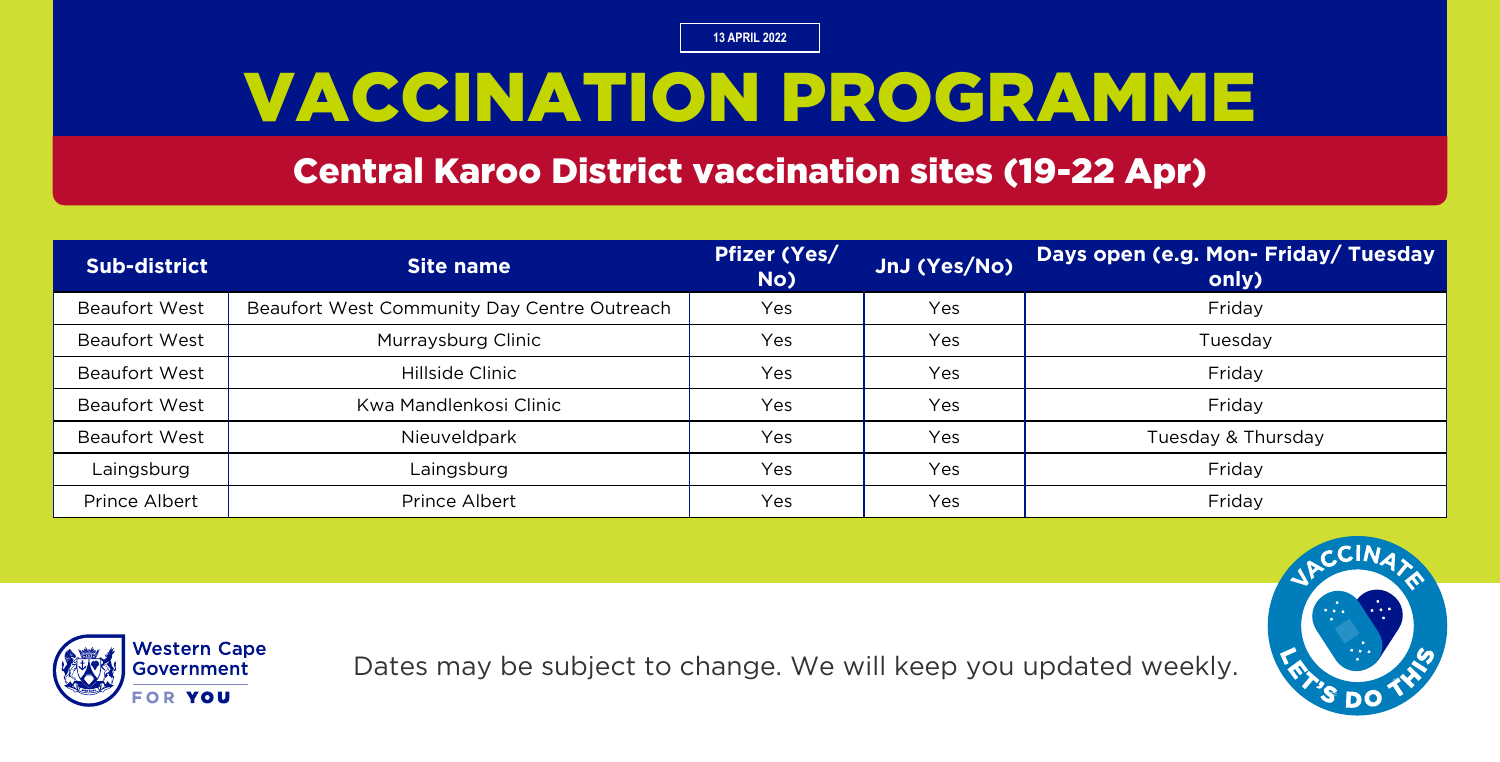# VACCINATION PROGRAMME

**13 APRIL 2022**

#### Garden Route District vaccination sites (19-22 Apr)

| <b>Sub-district</b> | <b>Site name</b>                  | <b>Pfizer (Yes/No)</b> | JnJ (Yes/No) | Days open (e.g. Mon- Friday/<br><b>Tuesday only)</b> |
|---------------------|-----------------------------------|------------------------|--------------|------------------------------------------------------|
| Knysna              | Knysna Town Hall                  | Yes                    | Yes          | Wednesday                                            |
| Knysna              | Knysna Community Day Centre       | Yes                    | Yes          | Tuesday, Wednesday & Thursday                        |
| Knysna              | Sedgefield Clinic                 | Yes                    | Yes          | Friday                                               |
| Knysna              | Khayalethu Clinic                 | Yes                    | Yes          | Wednesday                                            |
| Knysna              | Hornlee Clinic                    | Yes                    | Yes          | Thursday                                             |
| Knysna              | Knysna Town Clinic                | Yes                    | Yes          | Tuesday                                              |
| <b>Bitou</b>        | Crags Clinic                      | Yes                    | Yes          | Thursday                                             |
| <b>Bitou</b>        | New Horizons Clinic               | Yes                    | Yes          | Wednesday                                            |
| <b>Bitou</b>        | <b>Kranshoek Clinic</b>           | Yes                    | Yes          | Tuesday                                              |
| George              | Thembalethu CDC (Sandkraal road)  | Yes                    | Yes          | Tuesday - Friday                                     |
| George              | George Central Clinic             | Yes                    | Yes          | Tuesday - Friday                                     |
| George              | Pacaltsdorp Clinic                | Yes                    | Yes          | Tuesday - Friday                                     |
| George              | Uniondale Hospital                | Yes                    | Yes          | Tuesday - Friday                                     |
| Hessequa            | Slangrivier Satellite Clinic      | Yes                    | Yes          | Friday                                               |
| Hessequa            | Melkhoutfontein Satellite Clinic  | Yes                    | Yes          | Friday                                               |
| Hessequa            | Riversdale Clinic                 | Yes                    | Yes          | Tuesday, Thursday & Friday                           |
| Hessequa            | Albertinia Clinic                 | Yes                    | Yes          | Friday                                               |
| Hessequa            | <b>Still Bay Satellite Clinic</b> | Yes                    | Yes          | Thursday & Friday                                    |
| Hessequa            | Heidelberg Clinic                 | Yes                    | Yes          | Wednesday & Friday                                   |
| Kannaland           | Calitzdorp Clinic                 | Yes                    | Yes          | Tuesday, Wednesday and Thursday                      |
| Kannaland           | Ladismith Clinic                  | Yes                    | Yes          | Tuesday, Wednesday, Thursday                         |
| Kannaland           | Zoar Clinic                       | Yes                    | Yes          | Tuesday & Thursday                                   |
| Kannaland           | Amalienstein Clinic               | Yes                    | Yes          | Wednesday                                            |
| Mossel Bay          | Sonskynvallei outreach            | Yes                    | Yes          | Tuesday                                              |
| Mossel Bay          | Eyethu Clinic outreach            | Yes                    | Yes          | Wednesday                                            |
| Mossel Bay          | Brandwacht Clinic outreach        | Yes                    | Yes          | Thursday                                             |
| Mossel Bay          | Asla Clinic                       | Yes                    | Yes          | Tuesday - Friday                                     |
| Mossel Bay          | Alma Community Day Centre         | Yes                    | Yes          | Tuesday, Thursday & Friday                           |
| Mossel Bay          | <b>Great Brak River Clinic</b>    | Yes                    | Yes          | Wednesday, Thursday, Friday                          |
| Mossel Bay          | D'Almeida Community Day Centre    | Yes                    | Yes          | Tuesday - Friday                                     |
| Oudtshoorn          | Oudtshoorn Clinic                 | Yes                    | Yes          | Wednesday & Friday                                   |
| Oudtshoorn          | <b>Toekomsrus Clinic</b>          | Yes                    | Yes          | Thursday                                             |
| Oudtshoorn          | Bongolethu Clinic                 | Yes                    | Yes          | Wednesday & Friday                                   |
| Oudtshoorn          | <b>Bridgeton Clinic</b>           | Yes                    | Yes          | Wednesday & Friday                                   |
| Oudtshoorn          | Dysselsdorp                       | Yes                    | Yes          | Friday                                               |
| Oudtshoorn          | De Rust Clinic                    | Yes                    | Yes          | Friday                                               |



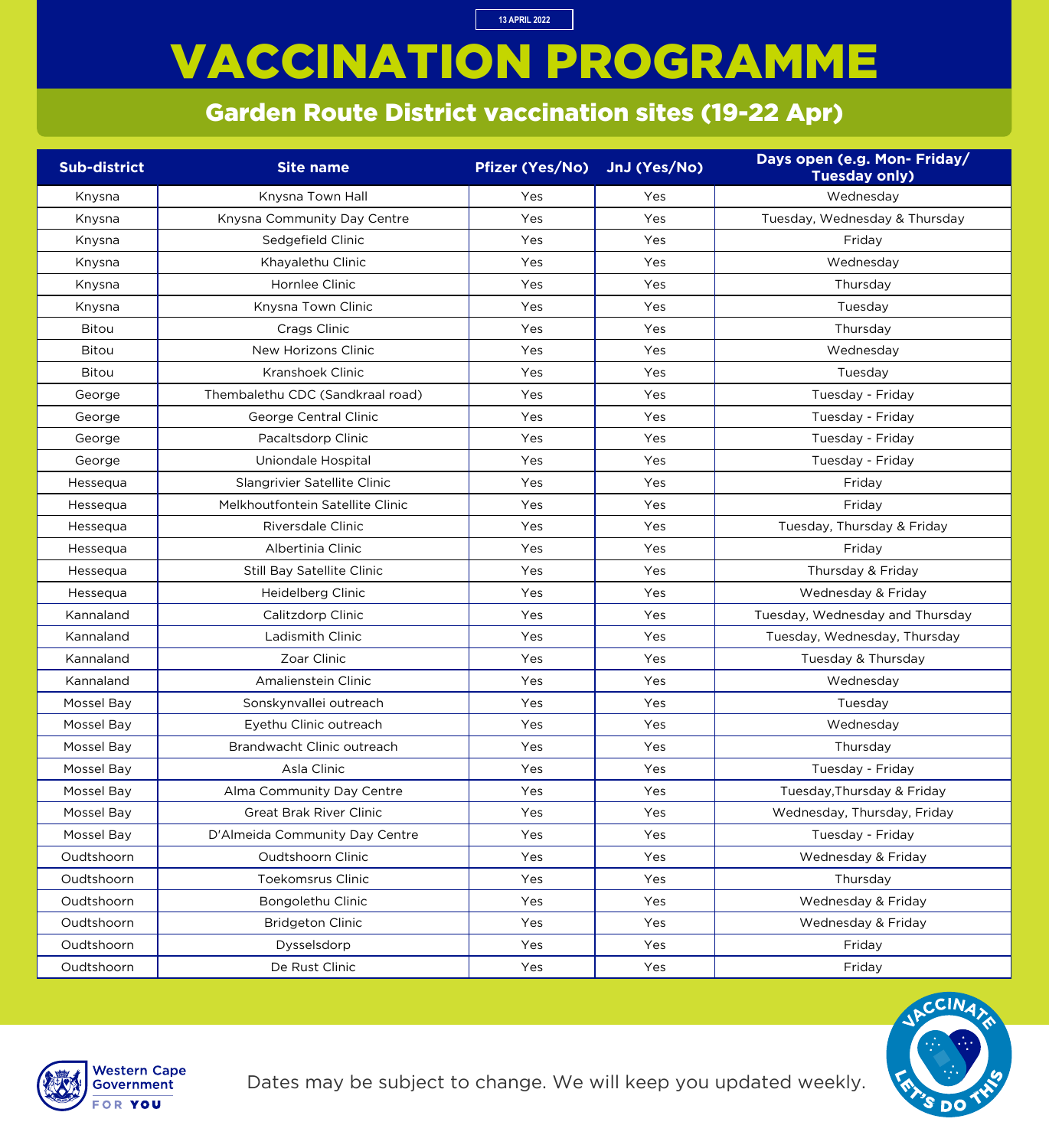# VACCINATION PROGRAMME

#### Northern/Tygerberg vaccination sites (19-22 Apr)

| <b>Sub-district</b> | <b>Site name</b>                     | <b>Pfizer (Yes/No)</b> | JnJ (Yes/No) | Days open (e.g. Mon- Friday/<br><b>Tuesday only)</b> |
|---------------------|--------------------------------------|------------------------|--------------|------------------------------------------------------|
| Northern            | Kraaifontein CHC, Cipla Container    | Yes                    | Yes          | Tuesday-Friday                                       |
| Northern            | Durbanville CDC                      | Yes                    | Yes          | Wednesdays and Fridays                               |
| Northern            | <b>Bothasig CDC</b>                  | Yes                    | Yes          | Tuesday-Friday                                       |
| Northern            | <b>Bloekombos Clinic</b>             | Yes                    | Yes          | Wednesdays and Fridays                               |
| Northern            | <b>Brackenfell Clinic</b>            | Yes                    | Yes          | Tuesday-Friday                                       |
| Northern            | Wallacedene Clinic                   | Yes                    | Yes          | Wednesdays and Fridays                               |
| Tygerberg           | Adriaanse Clinic                     | Yes                    | Yes          | Tuesday-Friday                                       |
| Tygerberg           | St. Vincent CDC                      | Yes                    | Yes          | Tuesday-Friday                                       |
| Tygerberg           | <b>Bishop Lavis CDC</b>              | Yes                    | Yes          | Tuesday-Friday                                       |
| Tygerberg           | Delft CHC                            | Yes                    | Yes          | Tuesday-Friday                                       |
| Tygerberg           | <b>Elsies River CHC</b>              | Yes                    | Yes          | Tuesday-Friday                                       |
| Tygerberg           | Ruyterwacht CDC                      | Yes                    | Yes          | Wednesdays and Fridays                               |
| Tygerberg           | <b>Bellville South</b>               | Yes                    | Yes          | Wednesdays and Fridays                               |
| Tygerberg           | Reed Street CDC                      | Yes                    | Yes          | Tuesday-Friday                                       |
| Tygerberg           | Parow CDC                            | Yes                    | Yes          | Wednesday                                            |
| Tygerberg           | Symphony Way CDC                     | Yes                    | Yes          | Tuesday-Friday                                       |
| Tygerberg           | Ravensmead CDC                       | Yes                    | Yes          | Tuesdays and Thursdays                               |
| Tygerberg           | Disa Hall, Tygerberg Hospital campus | Yes                    | Yes          | Tuesday-Friday                                       |



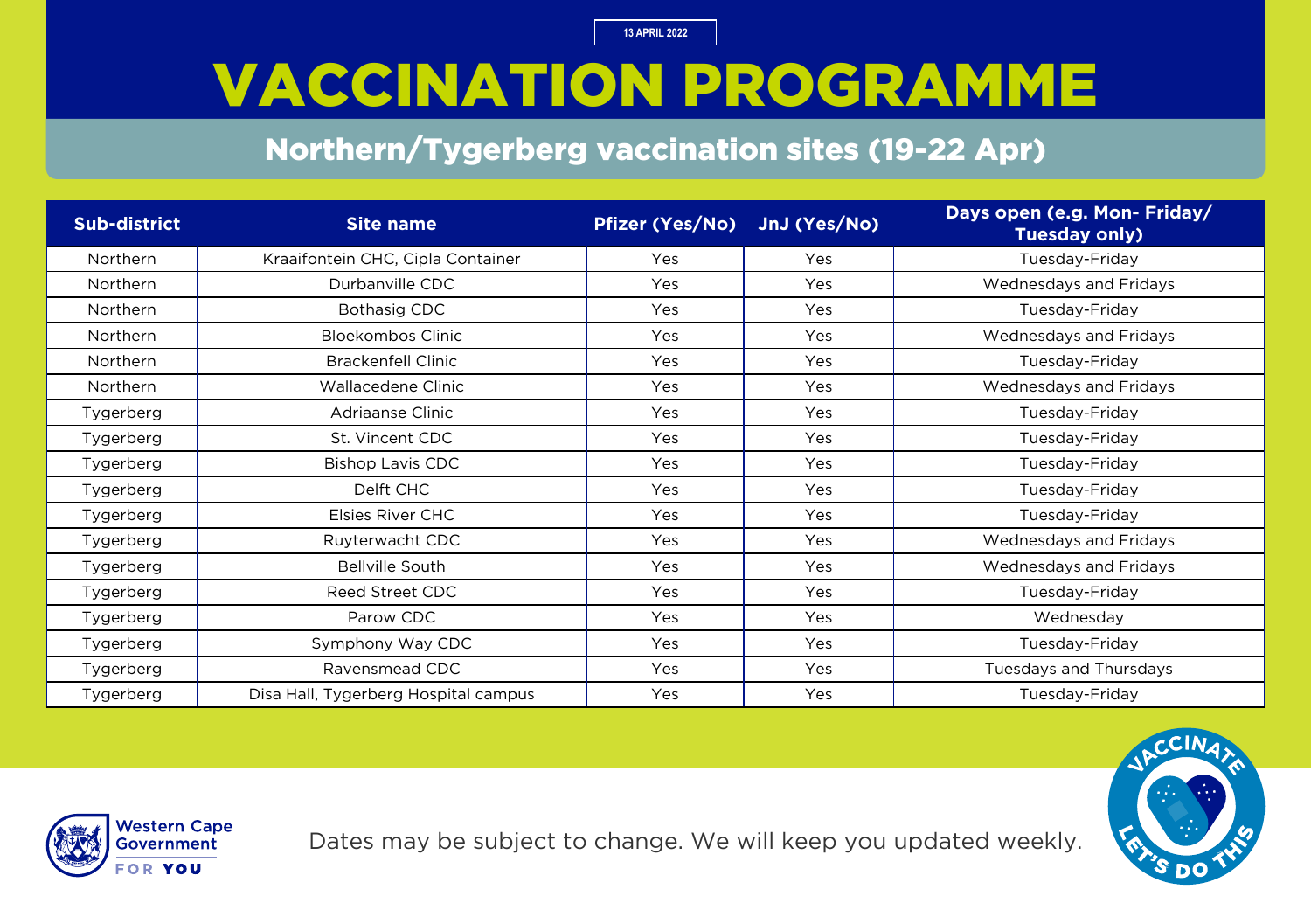## VACCINATION PROGRAMME

#### Southern/Western vaccination sites (19-22 Apr)

| <b>Sub-district</b> | <b>Site name</b>                       | <b>Pfizer (Yes/No)</b> | JnJ (Yes/No) | Days open (e.g. Mon- Friday/<br><b>Tuesday only)</b> |
|---------------------|----------------------------------------|------------------------|--------------|------------------------------------------------------|
| Southern            | Ocean View Civic Centre                | Yes                    | Yes          | Wednesday-Thursday                                   |
| Southern            | Pelican Park CDC                       | Yes                    | Yes          | Tuesdays                                             |
| Southern            | Seawinds Clinic                        | Yes                    | Yes          | Tuesdays                                             |
| Southern            | <b>Retreat CHC</b>                     | Yes                    | Yes          | Tuesday - Friday                                     |
| Southern            | Lotus River CHC                        | Yes                    | <b>No</b>    | Tuesday - Friday                                     |
| Southern            | Lady Michaelis CDC                     | Yes                    | Yes          | Tuesday - Friday                                     |
| Southern            | <b>DP Marais Hospital</b>              | Yes                    | Yes          | Tuesday - Friday                                     |
| Southern            | False Bay Hospital                     | Yes                    | Yes          | Tuesday - Friday                                     |
| Southern            | <b>Grassy Park Civic Centre</b>        | Yes                    | <b>No</b>    | Tuesday - Friday                                     |
| Southern            | House of Hope (Hout Bay)               | Yes                    | Yes          | Wednesday, Friday                                    |
| Southern            | Iziko Lobomi (Imizamo Yethu)           | Yes                    | Yes          | Tuesday                                              |
| Southern            | Hangberg Hub                           | Yes                    | Yes          | Thursday                                             |
| Western             | District Six CDC                       | Yes                    | <b>No</b>    | Tuesday - Friday                                     |
| Western             | Vanguard CHC                           | Yes                    | Yes          | Tuesday - Friday                                     |
| Western             | Saxon Sea Community Hall               | Yes                    | Yes          | Tuesday - Friday                                     |
| Western             | New Somerset Hospital                  | Yes                    | Yes          | Tuesday - Friday                                     |
| Western             | Mamre CDC                              | Yes                    | Yes          | Tuesday - Friday                                     |
| Western             | Kensington CDC                         | Yes                    | <b>No</b>    | Tuesday - Friday                                     |
| Western             | Du Noon CHC                            | Yes                    | <b>No</b>    | Tuesday - Friday                                     |
| Western             | UCT Community of Hope Vaccination Site | Yes                    | Yes          | Tuesday - Friday                                     |
| Western             | <b>Maitland CDC</b>                    | Yes                    | Yes          | Tuesday - Friday                                     |



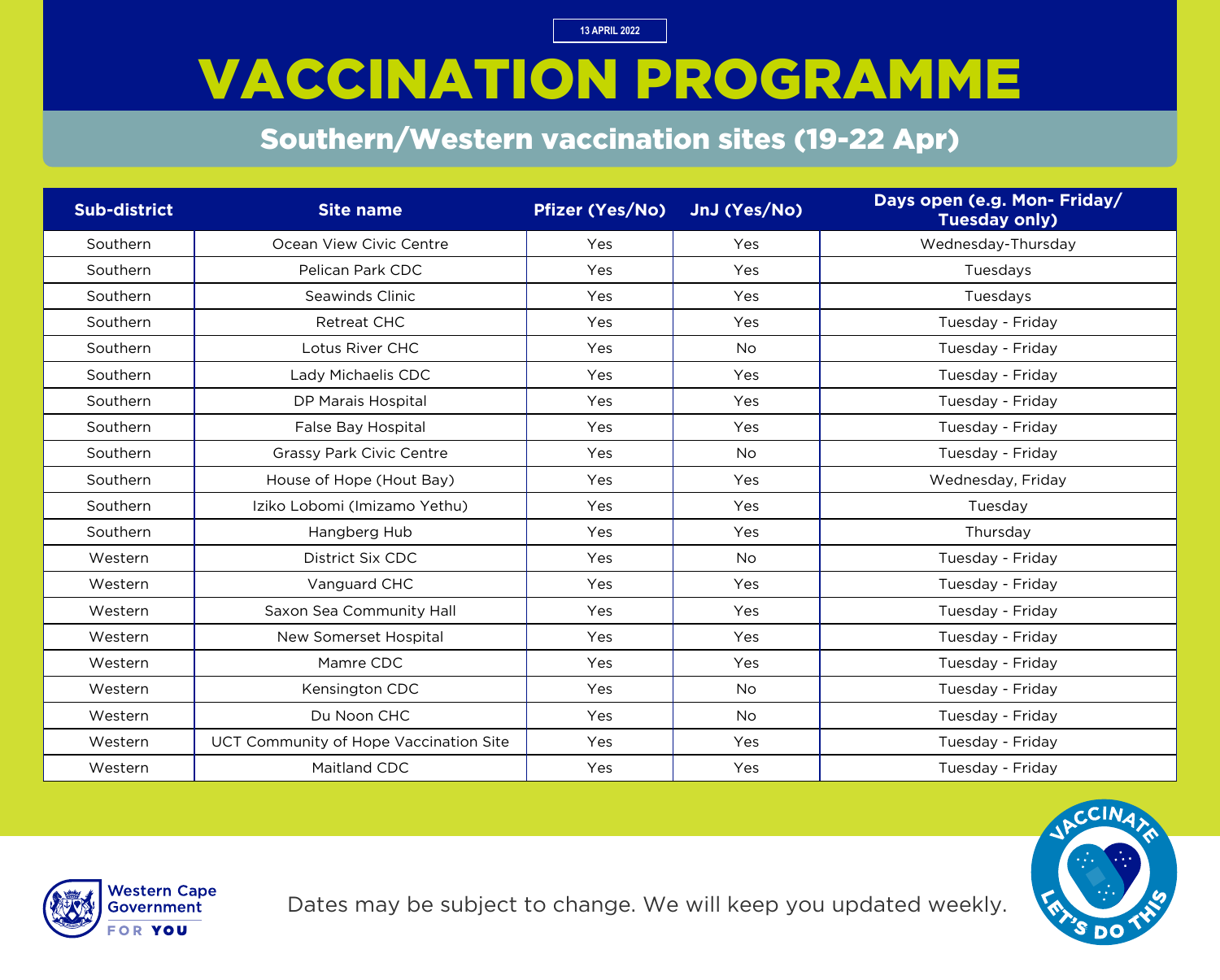# VACCINATION PROGRAMME

### Eastern/Khayelitsha vaccination sites (19-22 Apr)

| <b>Sub-district</b> | <b>Site name</b>                               | Pfizer (Yes/No) | JnJ (Yes/No) | Days open (e.g. Mon- Friday/<br><b>Tuesday only)</b> |
|---------------------|------------------------------------------------|-----------------|--------------|------------------------------------------------------|
| Eastern             | Dr Ivan Tomms CDC                              | Yes             | Yes          | Thursday                                             |
| Eastern             | Eerste River Multipurpose Centre               | Yes             | Yes          | Tuesday-Friday                                       |
| Eastern             | Gordon's Bay Clinic                            | Yes             | Yes          | Wednesdays                                           |
| Eastern             | Sarepta Clinic                                 | Yes             | Yes          | Tuesday-Friday                                       |
| Eastern             | Ikhwezi clinic                                 | Yes             | Yes          | Tuesday-Friday                                       |
| Eastern             | Sir Lowry's Pass CDC                           | Yes             | Yes          | Tuesday-Friday                                       |
| Eastern             | Solomon Mahlangu Hall(opposite Kuyasa library) | Yes             | Yes          | Tuesday-Friday                                       |
| Eastern             | Afrika Tikkun Mfuleni                          | Yes             | Yes          | Tuesday-Friday                                       |
| Eastern             | <b>Charles Morkel Hall</b>                     | Yes             | Yes          | Tuesday-Friday                                       |
| Eastern             | Eerste River Hospital Cipla Container          | Yes             | Yes          | Tuesday-Friday                                       |
| Eastern             | <b>Gustrouw CDC</b>                            | Yes             | Yes          | Tuesday-Friday                                       |
| Eastern             | Helderberg Hospital                            | Yes             | Yes          | Tuesday-Friday                                       |
| Eastern             | Kleinvlei Recreational Hall                    | Yes             | Yes          | Tuesday - Friday                                     |
| Eastern             | Macassar CDC                                   | Yes             | Yes          | Tuesday-Friday                                       |
| Eastern             | Mfuleni CDC                                    | Yes             | Yes          | Tuesday-Friday                                       |
| Eastern             | Nomzamo Wellness Centre                        | Yes             | Yes          | Tuesday-Friday                                       |
| Eastern             | Solomon Tshuku Hall                            | Yes             | Yes          | Tuesday-Friday                                       |
| Khayelitsha         | Luvuyo CDC                                     | Yes             | Yes          | Tuesday                                              |
| Khayelitsha         | Town 2 CDC                                     | Yes             | Yes          | Fridays                                              |
| Khayelitsha         | Khayelitsha (Site B) CHC Cipla Container       | Yes             | Yes          | Tuesday-Friday                                       |
| Khayelitsha         | Khayelitsha Hospital                           | Yes             | Yes          | Tuesday-Friday                                       |
| Khayelitsha         | Michael Mapongwana CDC                         | Yes             | Yes          | Tuesday-Friday                                       |
| Khayelitsha         | Nolungile CDC                                  | Yes             | Yes          | Tuesday-Friday                                       |



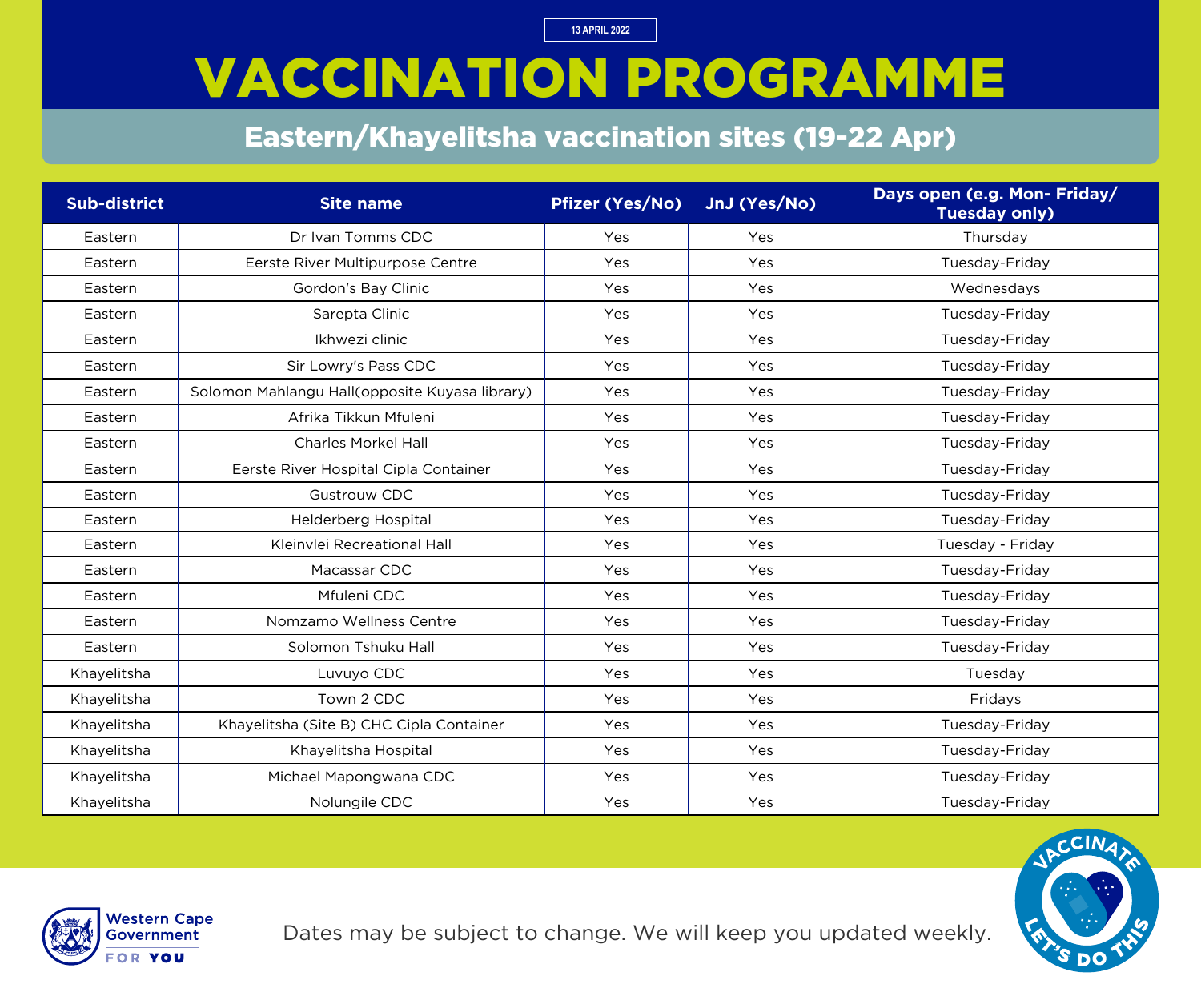## VACCINATION PROGRAMME

#### Klipfontein/Mitchells Plain vaccination sites (19-22 Apr)

| Sub-district    | <b>Site name</b>                      | <b>Pfizer (Yes/</b><br>No) | JnJ (Yes/No) | Days open (e.g. Mon- Friday/<br><b>Tuesday only)</b> |
|-----------------|---------------------------------------|----------------------------|--------------|------------------------------------------------------|
| Klipfontein     | New Apostolic Church, Heideveld       | Yes                        | Yes          | Tuesday-Friday                                       |
| Klipfontein     | <b>Cross Roads CDC</b>                | Yes                        | Yes          | Tuesday-Friday                                       |
| Klipfontein     | Heideveld CDC                         | Yes                        | Yes          | Tuesday-Friday                                       |
| Klipfontein     | Gugulethu CHC, Emergency Centre       | Yes                        | Yes          | Monday-Sunday                                        |
| Klipfontein     | Inzame Zabantu CDC                    | Yes                        | <b>Yes</b>   | Tuesday-Friday                                       |
| Klipfontein     | Nyanga CDC                            | Yes                        | Yes          | Tuesday-Friday                                       |
| Klipfontein     | Dr Abdurahman CDC                     | <b>Yes</b>                 | Yes          | Tuesday-Friday                                       |
| Klipfontein     | New Apostolic Church, Hanover Park    | Yes                        | Yes          | Tuesday-Friday                                       |
| Klipfontein     | Hanover Park CDC, Emergency Centre    | Yes                        | <b>Yes</b>   | Monday-Sunday                                        |
| Mitchells Plain | Beaconvale Frail Care Centre          | Yes                        | Yes          | Tuesday-Friday                                       |
| Mitchells Plain | Mitchells Plain CHC, Emergency Centre | Yes                        | Yes          | Monday-Sunday                                        |
| Mitchells Plain | Mitchells Plain District Hospital     | Yes                        | Yes          | Tuesday-Friday                                       |





Dates may be subject to change. We will keep you updated weekly.